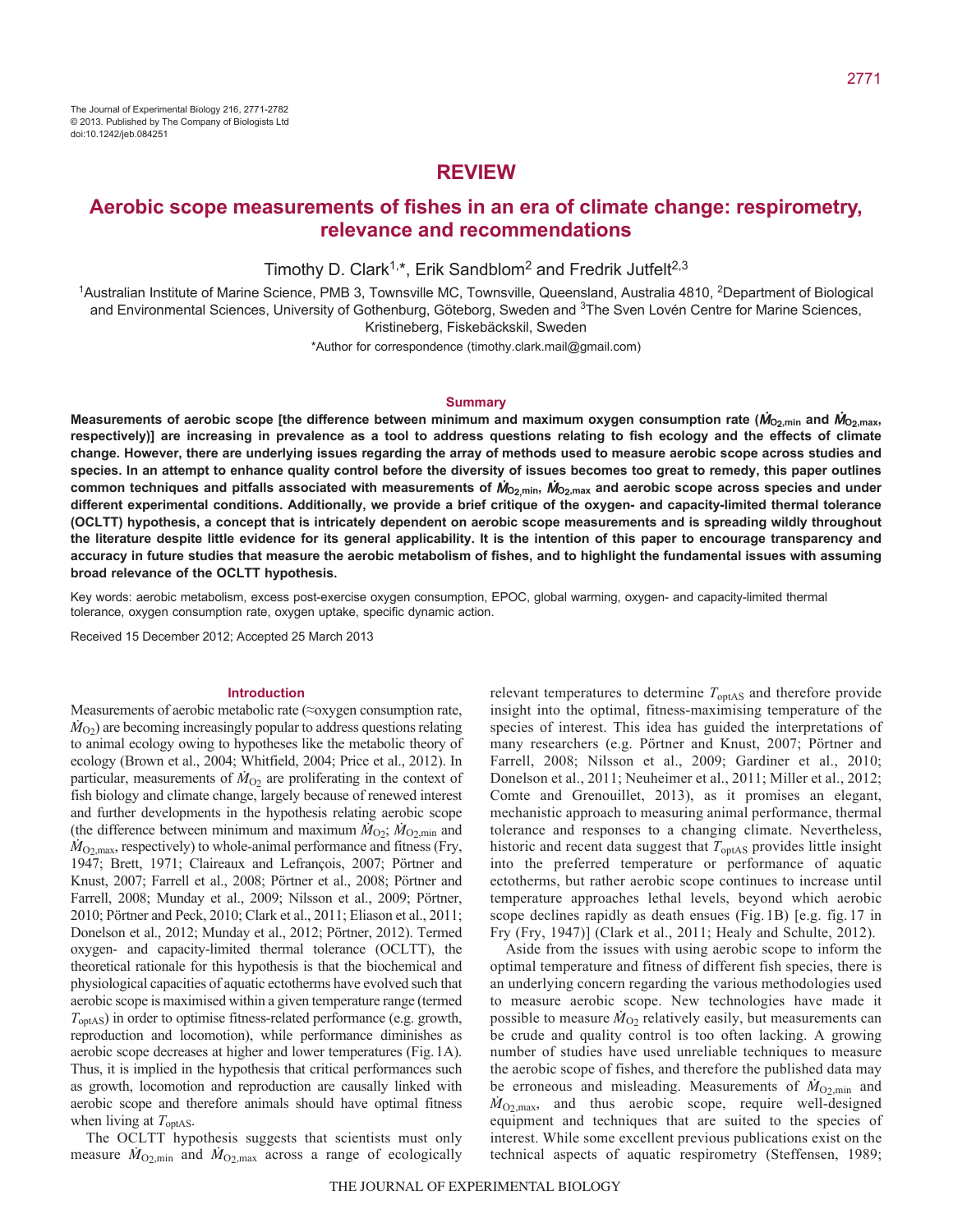

Fig. 1. Hypothetical curves depicting changes in aerobic performance (aerobic scope) of fishes with temperature, where A is redrawn from Pörtner and Farrell (Pörtner and Farrell, 2008) and B is an alternative explanation of how aerobic performance responds to temperature and interacts with animal performance [based on Clark et al. (Clark et al., 2011)]. Note the primary difference is that A assumes that the optimal (preferred) temperature of the species coincides with maximal aerobic scope, while B assumes the optimal temperature is below that which elicits maximal aerobic scope and instead aerobic scope increases until close to the upper critical temperature.

Cech, 1990), we felt a new review was timely given the relatively recent advent of new technologies and the renewed interest in metabolic measurements throughout the scientific community.

Rather than highlighting and critically assessing each of the studies that have used unreliable techniques and provided questionable interpretations, the purpose of the present paper is to (1) overview the common techniques and methodologies used to measure  $\dot{M}_{\text{O2,min}}$  and  $\dot{M}_{\text{O2,max}}$  in fishes, (2) highlight areas that require additional care and consideration by scientists, (3) provide some recommendations to ensure that future measurements of  $\dot{M}_{\text{O}2}$ in fishes are necessarily rigorous and comparable between studies, (4) explore the relevance and usefulness of aerobic scope and *T*optAS, and (5) call for caution when interpreting results of future studies so that the OCLTT hypothesis is tested rather than assumed to be widely applicable. While this paper focuses on fishes, much of the information is relevant to all vertebrates (e.g. amphibians) and invertebrates (e.g. corals, crustaceans, molluscs) that obtain oxygen from aquatic environments.

## **Experimental setup**

# Oxygen measurements and  $\dot{M}_{O_2}$  calculations

Historically, rates of oxygen consumption from fishes were determined by intermittently sampling water from a sealed respirometer over time and measuring oxygen content of the samples on a bench-top analyser or using the Winkler method (Fry and Hart, 1948; Heath and Hughes, 1973; Butler and Taylor, 1975). By necessity, calculations of  $\dot{M}_{O2}$  using these methods are often of low temporal resolution and typically it is not possible to identify where periods of spontaneous activity may have influenced the measurements (see Fig.2). While the principles of respirometry have remained largely the same, technological advances have made it easier to obtain better quality and higher resolution data from undisturbed fish. Continuous measurements of the oxygen tension within the respirometer over time permit  $\dot{M}_{O2}$  measurements over a broad temporal scale including during times when the experimenter is not present, and it is possible to identify periods of spontaneous activity that would have otherwise influenced data quality and interpretation (Fig.2).

Galvanic oxygen electrodes rely on an electrochemical reaction between an anode and a cathode to measure dissolved oxygen in respirometer water. While these electrodes greatly enhanced respiration science in the past and are still used today, they have a number of limitations including the fact that (1) they are pressure and temperature sensitive, and (2) they are impractical for finescale measurements from small respirometers because the electrochemical reaction consumes oxygen during measurements.

Fibre-optic oxygen sensors (termed 'optodes') have been developed more recently, and rely on oxygen-dependent attenuation of emitted light from fluorescent indicator molecules (or 'dynamic fluorescence quenching'). Fibre-optic sensors are typically much smaller than galvanic oxygen electrodes, they are not particularly pressure or temperature sensitive, and they do not consume oxygen during measurements. Consequently, they have opened the door to higher resolution  $\dot{M}_{O2}$  measurements from small aquatic animals including larval fishes.

A recent development in oxygen sensing has been the advent of sensor spot material, which is essentially a thin sheet of material coated in relevant oxygen sensing chemicals (e.g. PyroScience<sup>TM</sup>, PreSens<sup>TM</sup>). A small amount of sensor spot material (e.g. 2mm<sup>2</sup>) can be attached on a transparent wall inside the respirometer, and oxygen measurements from within the respirometer can be made by focusing a fibre-optic sensor on the spot from outside the respirometer. Given that the oxygen measurements from this system can be sensitive to small changes in the position of the fibre-optic sensor in relation to the sensor spot material, it may be necessary to recalibrate the output from the sensor spot whenever the fibre-optic sensor has been moved. While this technology has some excellent applications in respiration science, it risks being used in a similar fashion to the historic method of measuring respirometer oxygen tension only intermittently (see above), subsequently leading to spurious  $\dot{M}_{O2}$  data (Fig. 2).

It is possible to measure  $\dot{M}_{O_2}$  in flow-through systems according to:

$$
\dot{M}_{\text{O}_2} = \dot{V}_{\text{w}} \times (C_{\text{wO}_2 \text{in}} - C_{\text{wO}_2 \text{out}}) / M_{\text{f}}, \tag{1}
$$

where  $\dot{V}_{\text{w}}$  is the rate of water flow through the respirometer,  $C_{\text{wO}_2\text{in}}$ and  $C_{\text{wO2out}}$  are the concentrations of oxygen in the incoming and outgoing water, respectively, and  $M_f$  is fish mass (gives a value of mass-specific  $\dot{M}_{O2}$ ). This flow-through method suffers from several issues, a primary one being the issue of washout characteristics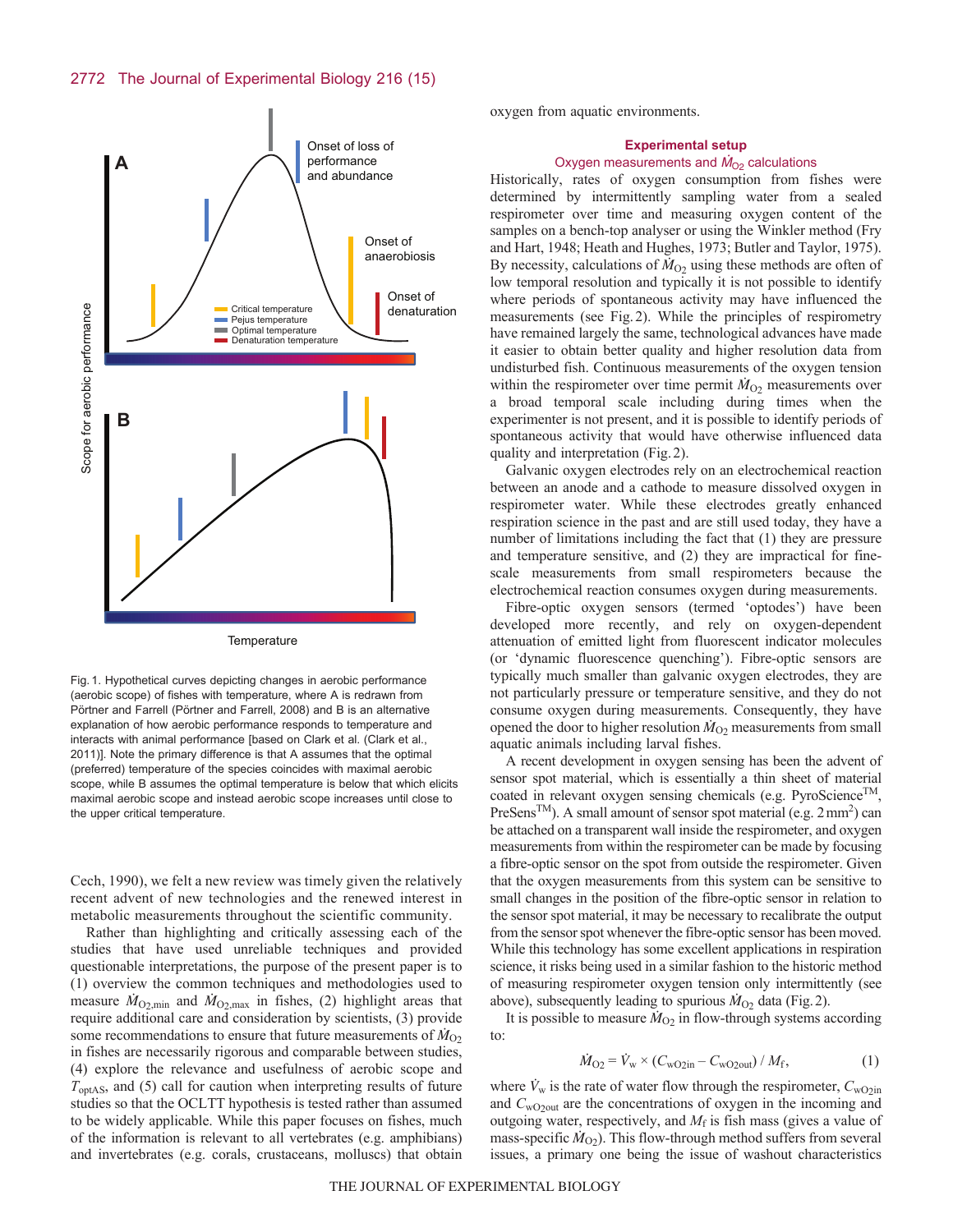

Fig. 2. Continuous raw trace of water oxygen saturation in a static intermittent-flow respirometer containing an adult coho salmon (*Oncorhynchus kisutch*) at 8°C. Negative slopes are due to the oxygen consumption of the fish, while positive slopes indicate when the flush pump intermittently switched on to replenish the respirometer with aerated water. The trace illustrates the danger of periodic rather than continuous sampling of oxygen when measuring  $M_{O2}$ . If the raw trace was not available and *M*<sub>O2</sub> was measured only once at 8 h after entry of the fish into the respirometer, a resting *M*<sub>O2</sub> of 3.7 mg min<sup>−1</sup> kg<sup>-1</sup> would be concluded. However, the continuous nature of the trace clearly shows that a single measurement of  $M_{O2}$  at 8h would yield a significantly elevated estimate of resting  $M_{\text{O}_2}$  (over five times the correct value of 0.7 mg min<sup>-1</sup> kg<sup>-1</sup> obtained after 16 h) due to spontaneous activity of the fish. Raw data taken from Clark et al. (Clark et al., 2012).

obscuring  $\dot{M}_{\text{O2}}$  measurements over short temporal scales (for a review, see Steffensen, 1989). Instead, a more suitable approach for measuring  $\dot{M}_{O_2}$  of most water-breathing animals is intermittentflow respirometry. In this situation, mass-specific  $\dot{M}_{O2}$  is calculated as:

$$
\dot{M}_{\text{O}_2} = \left[ (V_{\text{r}} - V_{\text{f}}) \times \Delta C_{\text{wO}_2} \right] / \left( \Delta t \times M_{\text{f}} \right),\tag{2}
$$

where  $V_r$  is the respirometer volume,  $V_f$  is the fish volume (often assumed to be the same as  $M_f$  with 1 g of fish equivalent to 1 ml of water, but keeping in mind that the swim bladder can have a large volume but low mass),  $\Delta C_{\text{wO}_2}$  is the change in oxygen concentration in the respirometer water, and Δ*t* is the change in time during which  $\Delta C_{\text{wO2}}$  is measured. Note in both Eqns 1 and 2 that  $C_{\rm wO2}$  is the product of the partial pressure of oxygen in the water ( $P_{\text{wO}_2}$ ) and the capacitance of oxygen in the water ( $\beta_{\text{wO}_2}$ ), the latter being dependent on salinity and temperature. Given the widespread and preferred use of intermittent-flow respirometry, this will be the main technique examined herein.

### Respirometer design and function

The most common respirometers are 'swim tunnel' respirometers and 'static' respirometers (the latter does not imply that the water within the respirometer remains static, but rather that the fish is not required to swim to maintain position). Swim tunnel respirometers are usually rounded-rectangular in shape and contain a propeller (or impeller) that circulates water in one direction, while the fish is restricted to one of the long compartments called the 'working section', where a laminar flow profile is desired (Fig.3A) (Brett, 1964; Fry, 1971). Alternative designs exist, such as the Blazka swim tunnel (Blazka et al., 1960), but generally they are not as universally suitable across a broad range of fish sizes. The propeller or impeller in swim tunnels is typically driven by a variable-voltage motor such that a range of water speeds can be obtained, including high speeds to elicit  $\dot{M}_{\text{O2,max}}$ . Static respirometers are usually cylindrical or rectangular chambers and they do not contain propellers to induce swimming of the fish (Fig.3B,C). Thus, static respirometers are optimal for measuring  $M_{\text{O2,min}}$  in fish species that are inactive under resting conditions.

The dimensions and volume of the respirometer are important first considerations when planning respirometry measurements. Clearly, the respirometer should be large enough to accommodate the length and width of the fish, bearing in mind that fish vary markedly in morphology from dorso-ventrally flattened rays and flatfishes, through laterally flattened cichlids, to elongated eels. In addition to ensuring that the respirometer is large enough to provide a suitable environment for the fish during measurements, there is another consideration relating to the aerobic capacity of the species and the requirement to maintain high levels of dissolved oxygen in the respirometer water. Respirometers should be equipped with a flush pump that may be switched on as necessary to refresh the respirometer water, at time intervals dependent on the fish species and the size of the respirometer (e.g. Forstner, 1983). The flush pump should be connected to the respirometer through a one-way flow valve to prevent any mixing of water between the respirometer and the surrounding water (e.g. reservoir bath), or the inlet pipe from the flush pump should be of sufficient length to provide the same function. An overflow pipe positioned on the respirometer should extend above the water surface and allow an outlet for the extra water being pumped into the respirometer by the flush pump. It is recommended that the flush pump is automated (at least when measurements of  $\dot{M}_{\text{O2,min}}$  are desired), such that  $\dot{M}_{\text{O2}}$ measurements are continuous and the experimenter need not be interacting with the respirometer and potentially disturbing the fish (see Steffensen et al., 1984) (Fig. 2). The flush pump may be triggered at a certain respirometer oxygen level or by a timer.

Athletic species generally have higher routine  $\dot{M}_{O2}$  than more sedentary species, and therefore the former will deplete the respirometer oxygen faster than the latter. In this instance, a larger volume respirometer may be selected for the athletic species, or flushing of the respirometer water should occur more frequently. Similar considerations should be given to stressed or exercising fishes in comparison with resting individuals, and when measurements are taken at the high end of a species' temperature range. In any event, researchers should aim to maintain dissolved oxygen levels in the respirometer above 80% air saturation at all times to minimise the chance of  $\dot{M}_{O2}$ measurements being influenced by hypoxia-induced metabolic adjustments (e.g. Hughes, 1973). However, as noise and drift are low in modern optode systems, there is little purpose in letting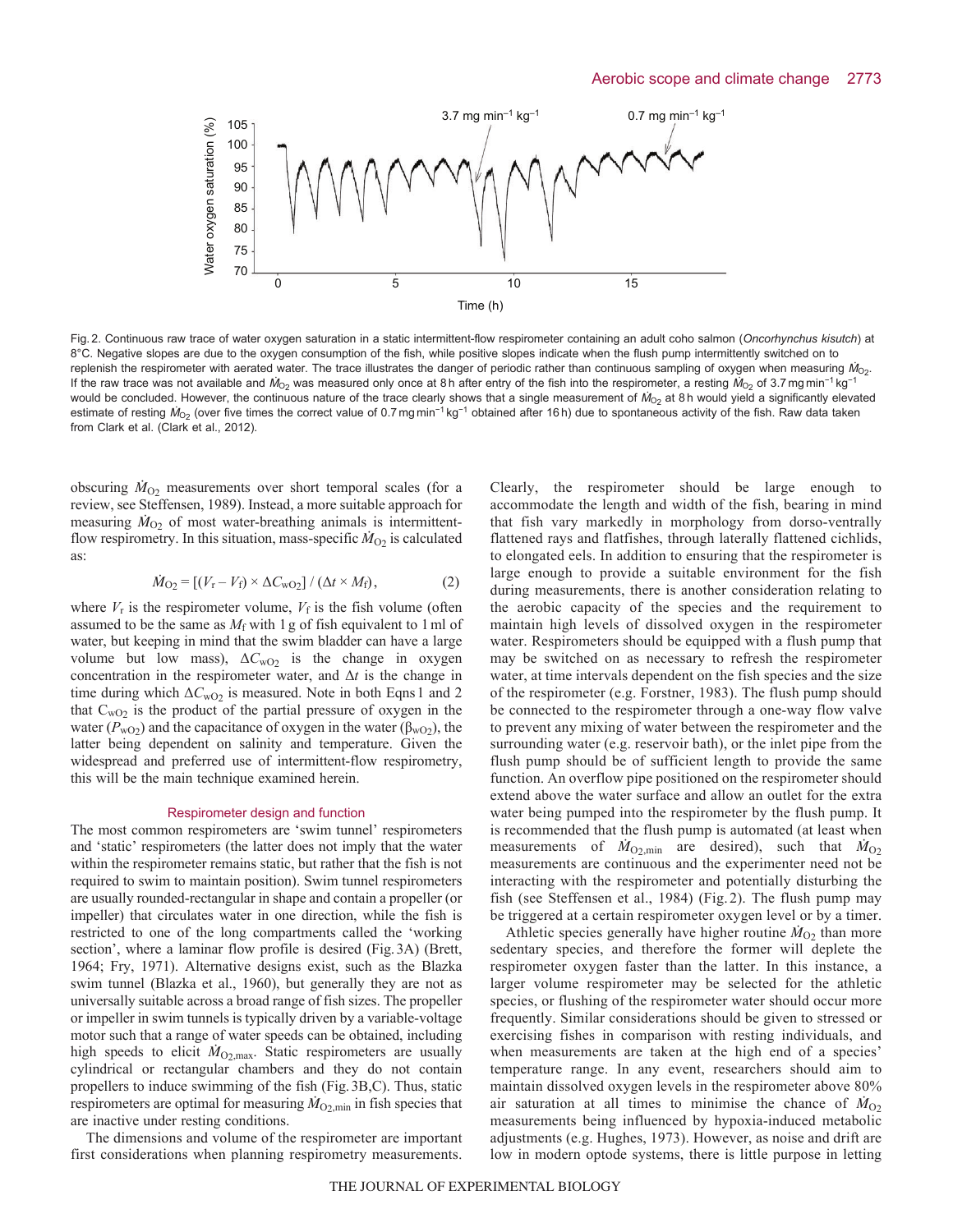

Fig. 3. Typical respirometers used for water-breathing organisms including fishes: (A) swim tunnel respirometer (view from above), (B) static respirometer with a closed-circuit recirculation loop, and (C) static respirometer with a recirculation pump within the main chamber. Numbers correspond to: (1) variable speed motor, (2) propeller shaft, (3) propeller, (4) baffles to assist with achieving laminar flow, (5) honeycomb grid to assist with laminar flow (should be as thick as feasible, at front and back of working section, and anywhere throughout the rest of the swim tunnel where space permits), (6) working section where fish is housed, (7) overflow pipe, which extends above water surface, (8) sealable port for oxygen sensor (A), or clear section to allow measurements of oxygen using fibre-optic sensors and spot material (B,C), (9) flush pump (water exits through 7), (10) one-way flow valve (alternatively, the lengths of hosing in B and C can be extended to perform the same function), and (11) recirculation pump. Grey shading depicts the water in A (1 remains dry, 7 extends above water surface), while everything is submerged in B and C except for the top of 7.

oxygen concentrations fall below approximately 90% air saturation. This will shorten measurement periods and thereby increase resolution of measurements and reduce the risk of spontaneous fish movement influencing  $\dot{M}_{O2}$  data.

While a large respirometer may enhance comfort of the fish and facilitate the maintenance of high dissolved oxygen levels, a respirometer that is too big can cause problems with oxygen stratification and insufficient mixing (Keys, 1930; Steffensen, 1989). In all respirometers, and especially in instances where a small fish is housed in an excessively large respirometer, the oxygen uptake of the respiring fish at one end of the respirometer may not be detected accurately at the opposite end unless there exists a perfectly stable diffusion gradient and the fish does not make any movements to disturb the gradient (even so, a significant lag time would exist). In these instances,  $\dot{M}_{O2}$  will be overestimated when using Eqn 2 if dissolved oxygen is measured close to the fish because oxygen tension is not homogeneous throughout the total water volume of the respirometer. Conversely, if dissolved oxygen is measured at the opposite end of the respirometer from where the fish is positioned,  $\dot{M}_{O2}$  will be underestimated for similar reasons. Often, this kind of situation will lead to erratic oxygen traces from the respirometer (due to pulses of water with different oxygen tensions coming into contact with the oxygen sensor) rather than a smooth decline in oxygen during the  $\dot{M}_{O2}$  measurement (see Fig. 4). To address these issues, respirometers should be constructed to an appropriate size [typical fish mass to water volume ratios (g:ml) are between 1:20 and 1:100 for static respirometers and some swim tunnel respirometers, and up to 1:350 for high-performance species exercising in swim tunnel respirometers] (e.g. Clark and Seymour, 2006; Blank et al., 2007; Steinhausen et al., 2008; Clark et al., 2011), and all respirometers should have appropriate mixing mechanisms to ensure that oxygen tension remains homogeneous throughout the entire water volume (Fig. 4). The latter can be accomplished, for example, by using a recirculation pump in a closed-circuit loop (Fig. 3B) (e.g. Clark et al., 2011) or within the respirometer chamber (Fig.3C), or by using a magnetic stir bar at the bottom of the respirometer and placing the respirometer on a magnetic drive plate (e.g. Nilsson et al., 2007). It is often useful to have the oxygen sensor positioned in a closed-circuit recirculation loop (see Fig. 3B), as this removes the possibility of the sensor being damaged by the fish. If no recirculation loop is present and a recirculation pump is simply positioned within the main chamber of the respirometer (Fig. 3C), then the cleanest oxygen traces will be achieved by positioning the oxygen sensor within the stream of water produced by the recirculating pump (e.g. Fig. 4). Positioning the oxygen sensor sideways rather than facing downwards can help prevent bubbles from forming on the sensor and reduce the chance of spurious oxygen measurements. It can be useful to have a baffle at the inflow and outflow pipes within the respirometer to prevent a jet of water disturbing the fish and to ensure that fish do not get sucked against the outlet (the latter is of particular concern when working on small fish). Because swim tunnel respirometers are equipped with propellers or impellers to produce water current (Fig. 3A), the oxygen tension in these respirometers will usually remain homogeneous without any additional mixing devices. Whichever approach is taken, it is imperative that the method of mixing the respirometer water ensures homogeneous oxygen tension throughout the water volume and causes minimal disturbance to the fish. Data obtained from respirometers that lack a mixing mechanism should be treated with extreme caution as they rely on an unquantifiable level of mixing based on the movements of the fish.

The volume of the respirometer will also influence response times for  $\dot{M}_{O2}$  measurements. Even if appropriate oxygen mixing is accomplished, an excessively large respirometer (in relation to fish size and aerobic capacity) will yield lower resolution  $\dot{M}_{O2}$ measurements than a more appropriately sized respirometer. This is particularly important when examining  $\dot{M}_{\text{O2,max}}$ , as this measurement often must be taken at a very specific time and at a resolution of only seconds to minutes. A large respirometer in relation to fish size will reduce response times and likely lead to an underestimation of  $\dot{M}_{\text{O2,max}}$ .

Respiration that is not associated with the fish (e.g. oxygen consumption of bacteria, photosynthesis of algae) is often termed 'background' respiration and must be quantified and accounted for in any respirometry setup. Background respiration can be negligible in clean respirometers that have a relatively small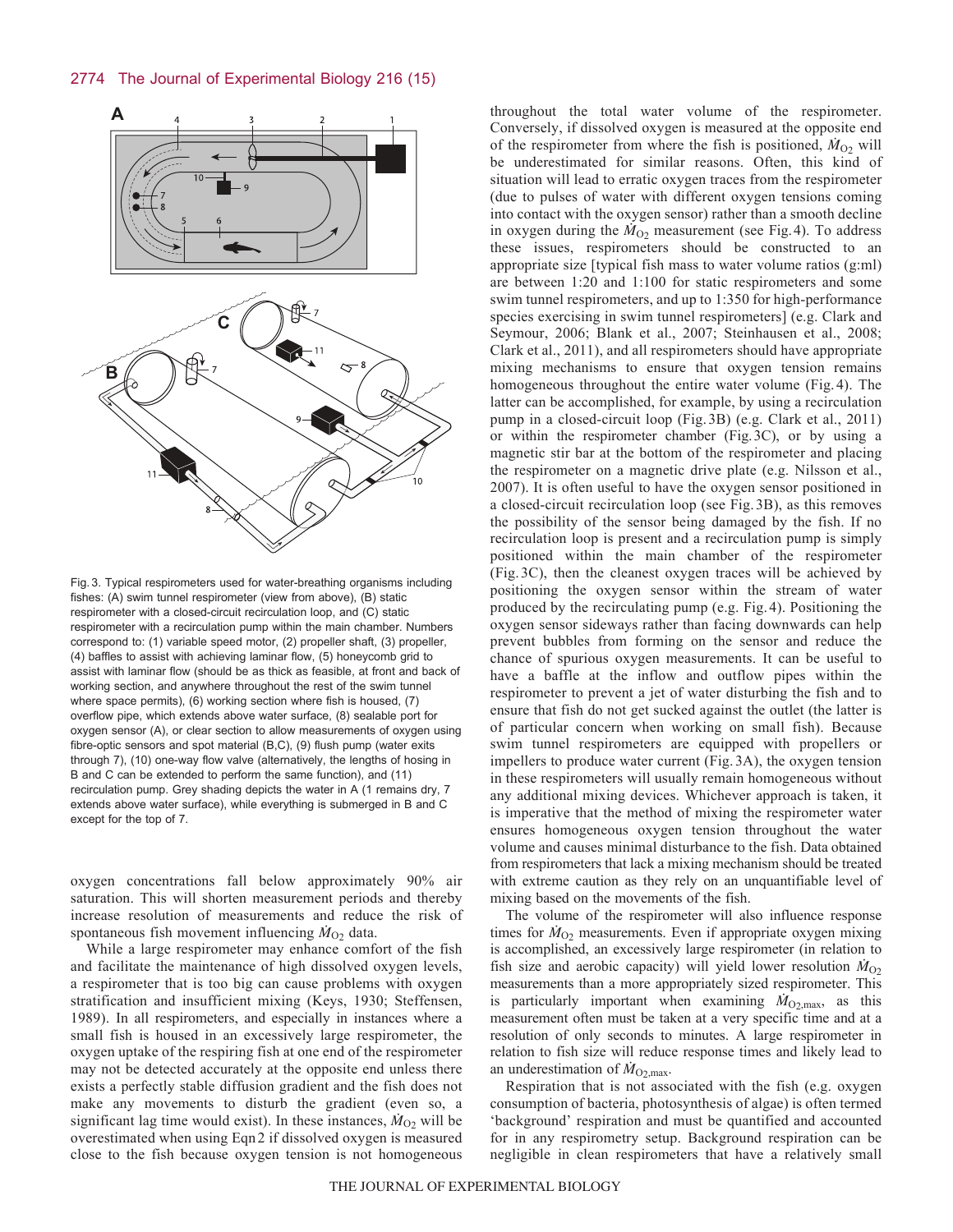

Fig. 4. Continuous raw traces of water oxygen concentration in three parallel, static intermittent-flow respirometers each being 27 l and containing a quiescent adult blue-spotted rock cod (*Cephalopholis cyanostigma*) at 28°C. Respirometers used for the traces shown in A and B are each equipped with a recirculation pump with the stream of water passing across the oxygen sensor, while the respirometer used for C does not contain a recirculation pump. The flush (~25 min) and seal (~20 min) cycles of the flush pump are clearly illustrated in A and B as positive and negative slopes, respectively, whereas the trends are not as clear in C due to stratification of oxygen throughout the respirometer in the absence of a mixing mechanism. Consequently, estimates of  $M_{\odot}$  across the four measurement cycles vary by a maximum of 6.0% for the fish in A, 9.7% for the fish in B, and 45.4% for the fish in C when using sections aligned identically. Panels D–F contain data from the same three fish as A–C with the only difference being that the recirculation pumps were switched off in D and E for the period indicated by the shaded box (respirometer in C and F was never equipped with a recirculation pump). Body masses: (A,D) 343 g; (B,E) 286 g; (C,F) 235 g. Vertical dashed lines are provided for clarity in D–F to indicate the periods when the flush pump automatically switched on. The mean ± s.e.m. estimate of M<sub>O2</sub> in D when the recirculation pump was on (three cycles) was 1.04±0.01 mg min<sup>-1</sup> kg<sup>-1</sup>, whereas when the recirculation pump was off (four cycles) the mean estimate was higher and more variable at 1.25±0.11 mg min<sup>-1</sup> kg<sup>-1</sup>. Corresponding values for E were 1.21±0.10 mg min<sup>−</sup><sup>1</sup> kg<sup>−</sup><sup>1</sup> (recirculation pump on) and 1.80±0.24 mg min<sup>−</sup><sup>1</sup> kg<sup>−</sup><sup>1</sup> (recirculation pump off). The mean ± s.e.m. estimate for F across all measurements (seven cycles) was higher and more variable at 3.66±1.06 mg min<sup>-1</sup> kg<sup>-1</sup>. Note that respirometers that lack a sufficient mixing mechanism yield  $M_{\odot}$  values with significant error and uncertainty, and any data obtained using such methods should be treated with extreme caution.

surface area to volume ratio and when the water contains few respiring microbes. In contrast, small systems with large surface area to volume ratios (e.g. a system to measure  $\dot{M}_{O2}$  of larval fishes) can rapidly build up background respiration rates that approach or exceed the respiration rates of the fish owing to microbial growth on the internal surfaces of the respirometer. Regardless of the size of the respirometer, it is good practice to test the background respiration prior to the introduction of the fish and again after removal of the fish at the conclusion of the experiment. If background respiration proves to be a concern in pilot experiments, the protocol should be refined accordingly to ensure that the respirometers are more regularly cleaned and sterilised (e.g. with bleach or ethanol). It is possible to maintain an empty respirometer alongside other respirometers in order to measure background respiration continuously throughout experiments, though this approach will underestimate background respiration if the simple presence of a fish in the respirometer (and associated waste products) enhances the buildup of microbes. Importantly, background respiration often changes in a non-linear (e.g. sigmoidal) fashion over time, and therefore accurately quantifying and accounting for background respiration can be vital to ensure accurate  $\dot{M}_{O_2}$  measurements.

Oxygen leakage from the surrounding water into the respirometer can reduce the apparent  $\dot{M}_{O2}$  of the fish. This is particularly a problem when using a small fish biomass to water volume ratio, when  $\dot{M}_{O_2}$  is very low (such as in cold water) or when  $\dot{M}_{O2}$  measurements are being conducted under hypoxic conditions. Leakage can occur through oxygen-permeable materials such as silicone tubing, or through chambers that are poorly sealed or have been constructed using inappropriate materials (e.g. Stevens, 1992). This should be tested and quantified prior to experiments by introducing hypoxic water to an empty respirometer with the mixing mechanism functional, the flush pump switched off, and the water in the external bath housing the respirometers maintained at full air saturation.

All of the abovementioned issues highlight the need to thoroughly test respirometry systems and protocols prior to embarking on experiments where the intention is to publish the data.

## **Aerobic scope measurements**

Calculations of aerobic scope rely on two extreme measures of  $\dot{M}_{\text{O}_2}$ , namely  $\dot{M}_{\text{O}_2,\text{min}}$  and  $\dot{M}_{\text{O}_2,\text{max}}$ . Although it would be optimal for comparative purposes if the techniques used for these two measures were consistent across studies, unfortunately that is not the case. While some of the variation between studies is an unavoidable consequence of working with different species and thus requiring different techniques, a significant part of the variation apparently stems from a lack of experience and quality control. Below, we outline some of the various techniques and conditions used in studies to estimate  $\dot{M}_{\text{O2,min}}$  and  $\dot{M}_{\text{O2,max}}$ , with an aim to encourage transparency, enhance accuracy and maximise consistency of future studies.

#### Minimum oxygen consumption rate

Measurements of the low extreme of  $\dot{M}_{O_2}$  (termed  $\dot{M}_{O_2,min}$  in the present paper) vary substantially across studies. Preferably,  $\dot{M}_{\text{O2,min}}$ should be the equivalent of 'standard  $\dot{M}_{O_2}$ ', which is the minimum  $\dot{M}_{O_2}$  required to sustain life and has the specific requirements that the animal must be inactive, post-absorptive and not paying off any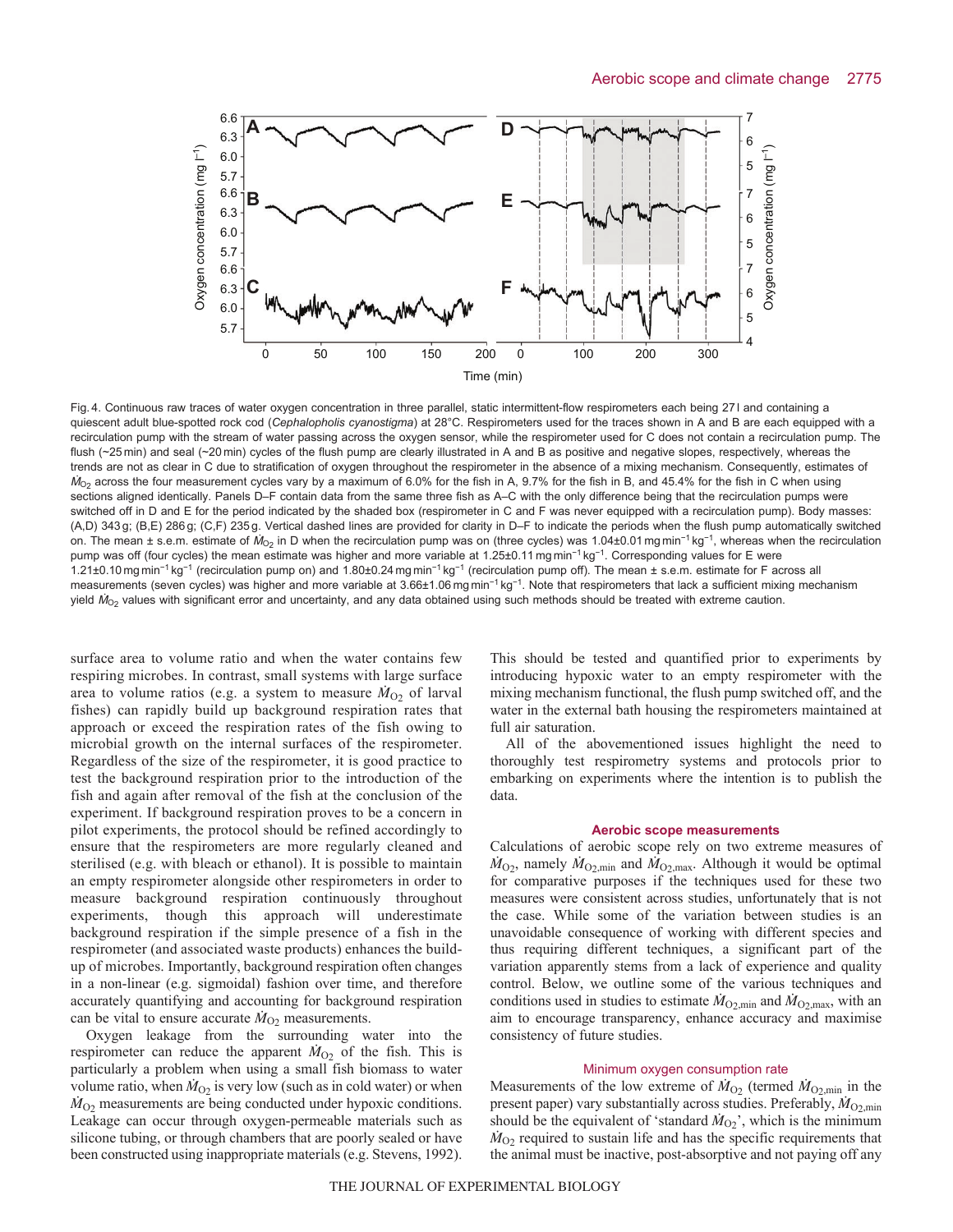oxygen debt associated with previous anaerobic exercise (Fry and Hart, 1948).

For many temperate and tropical species, it may often be sufficient to have a non-feeding period of 36–48h prior to experiments to ensure sufficient time for the postprandial metabolic increment to subside [i.e. specific dynamic action (SDA)] (Jobling, 1981; Secor, 2009; Clark et al., 2010). However, the exact time will vary across species and temperatures, with cold-water species typically having longer SDA (Secor, 2009). For example, in Atlantic cod (*Gadus morhua*) fed to satiation the SDA lasts for approximately 85h at 2°C (Perez-Casanova et al., 2010) or 72h at 10°C (Behrens et al., 2012), while in Antarctic fishes living at subzero temperatures SDA durations of 9–16days have been reported (Johnston and Battram, 1993; Boyce and Clarke, 1997). Thus, to be confident in reporting measurements of standard  $\dot{M}_{O2}$ in animals in a non-digesting state, it is necessary to conduct longterm and uninterrupted measurements of  $\dot{M}_{O2}$  in a subset of fish without disturbance following different periods of fasting.

As a rule of thumb when commencing research on a new species or under new conditions for a known species (e.g. temperature, hypoxia,  $CO<sub>2</sub>$ ), it is recommended that fish should remain in the respirometer for 24–48h to provide a reasonable level of confidence that estimates of  $\dot{M}_{\text{O2,min}}$  are at least close to standard  $\dot{M}_{\text{O}_2}$ . Such experiments should allow an investigation of aspects such as metabolic recovery times following handling stress, declines in metabolism associated with prolonged fasting, and diurnal cycles in activity and  $\dot{M}_{O_2}$ . Once this knowledge has been obtained, experimental approaches and techniques can be refined to ensure the most accurate estimates of standard  $\dot{M}_{O2}$  and the most efficient use of time. Notably, some species settle in respirometers faster than others, and smaller fish often recover baseline metabolism faster than larger fish following a stressful event (Clark et al., 2012), hence these factors should be considered when determining the most appropriate respirometry techniques and protocols. Additionally, it is possible that measured values of  $\dot{M}_{\text{O2,min}}$  can decrease with subsequent, independent periods in the respirometer, as the fish may become progressively more comfortable with the handling and measurement procedures.

Failure to conduct long-term monitoring of  $M<sub>O2</sub>$  of the species of interest means that any hasty attempts to quantify  $\dot{M}_{\text{O}_2,\text{min}}$  can, at best, yield measurements termed 'resting  $\dot{M}_{O2}$ ' or 'routine  $\dot{M}_{O2}$ '. While these elevated estimates of  $\dot{M}_{\text{O}_2,\text{min}}$  may not substantially affect subsequent calculations of aerobic scope (i.e.  $\dot{M}_{\text{O2,max}} - \dot{M}_{\text{O2,min}}$ ) in species where  $\dot{M}_{\text{O2,max}}$  is high, they will have



a significant effect on calculations of factorial aerobic scope (i.e.  $\dot{M}_{\text{O2,max}}/\dot{M}_{\text{O2,min}}$  because of the marked influence of the denominator when calculating ratios (see discussion below). Indeed, factorial aerobic scope can vary widely between individuals if some fish do not reach a quiescent state during efforts to measure  $\dot{M}_{\text{O2,min}}$ . This variability could be misinterpreted as biologically relevant differences in oxygen transport capacity, whereas in reality it is an artefact of inappropriate methodology. In any event, it is vital to keep protocols as consistent as possible within a study (e.g. time of day) if there is a desire to compare different treatment groups, because  $\dot{M}_{O2}$  can vary considerably over daily cycles even in starved fish (Brett and Zala, 1975; Steffensen, 1989). Furthermore, it is imperative that all studies be transparent about the methods used to measure the low extreme of  $\dot{M}_{O2}$ , including a statement of the most appropriate term to describe this measurement in the context of the study and the species (e.g. standard, resting or routine  $\dot{M}_{O2}$ ). We recommend against using the ambiguous measurement of 'routine  $\dot{M}_{O_2}$ ' in calculating aerobic scope, as the unquantifiable influence of fish activity can introduce substantial error.

In most published studies, the method for determining  $\dot{M}_{\text{O}_2,\text{min}}$ is somewhat subjective. For example, it is not uncommon for researchers to take the single lowest  $M<sub>O2</sub>$  value in an entire data set and report it as  $\dot{M}_{\text{O}_2,\text{min}}$ , despite the fact that transient technical problems (e.g. temporarily aberrant measurements from the oxygen sensor) or physiological modifications of the fish (e.g. temporary bradycardia, hypoventilation or hypometabolism following a disturbance) can result in an abnormally low and incorrect measurement of  $\dot{M}_{\text{O2,min}}$ . Some objective ways of calculating  $\dot{M}_{\text{O}_2,\text{min}}$  are to use percentiles or frequency distributions to assess all collected data (Behrens and Steffensen, 2007; Dupont-Prinet et al., 2010; Nelson and Chabot, 2011). An example of an approach is illustrated in Fig.5 using a histogram, where the mean of the lowest 10% of points from the entire data set is calculated and then outliers are excluded to produce the final  $\dot{M}_{\text{O}_2,\text{min}}$ . Outliers in this example are considered to be outside of the mean  $\pm$  2 s.d. of the lowest 10% of  $\dot{M}_{O2}$ values. All  $\dot{M}_{O2}$  measurements above the calculated  $\dot{M}_{O2,min}$  are assumed to be associated with spontaneous activity and they may provide insight into activity-related or routine  $\dot{M}_{O2}$ . While specific techniques may have to be refined depending on the species and experiment, this kind of approach will facilitate some consistency across studies and will allow subsequent studies to replicate the experiments and analyses if desired.

> Fig. 5. Frequency histogram of the rates of oxygen consumption of an adult coral trout (*Plectropomus leopardus*) at 33°C while undisturbed in a static intermittentflow respirometer ( $\dot{M}_{O2}$  measured for 6 min in every 10 min for a total of 18 h). Standard  $\dot{M}_{O_2}$  was calculated by taking the lowest 10% of values and excluding outliers (outliers considered to be outside of the mean  $\pm$  2 s.d. of the lowest 10% of values, illustrated by 'X'). Shaded box indicates the points used in calculating standard  $\dot{M}_{O_2}$ , which had a mean (±s.d.) value of 2.59±0.09 mg min<sup>−</sup><sup>1</sup> kg<sup>−</sup><sup>1</sup> (dashed vertical line). Data have been binned into groups of 0.05 mg min<sup>−</sup><sup>1</sup> kg<sup>−</sup><sup>1</sup> for illustrative purposes, but in reality the lowest 10% of the raw (non-binned) data points should be used to calculate standard  $\dot{M}_{\odot}$  after excluding outliers.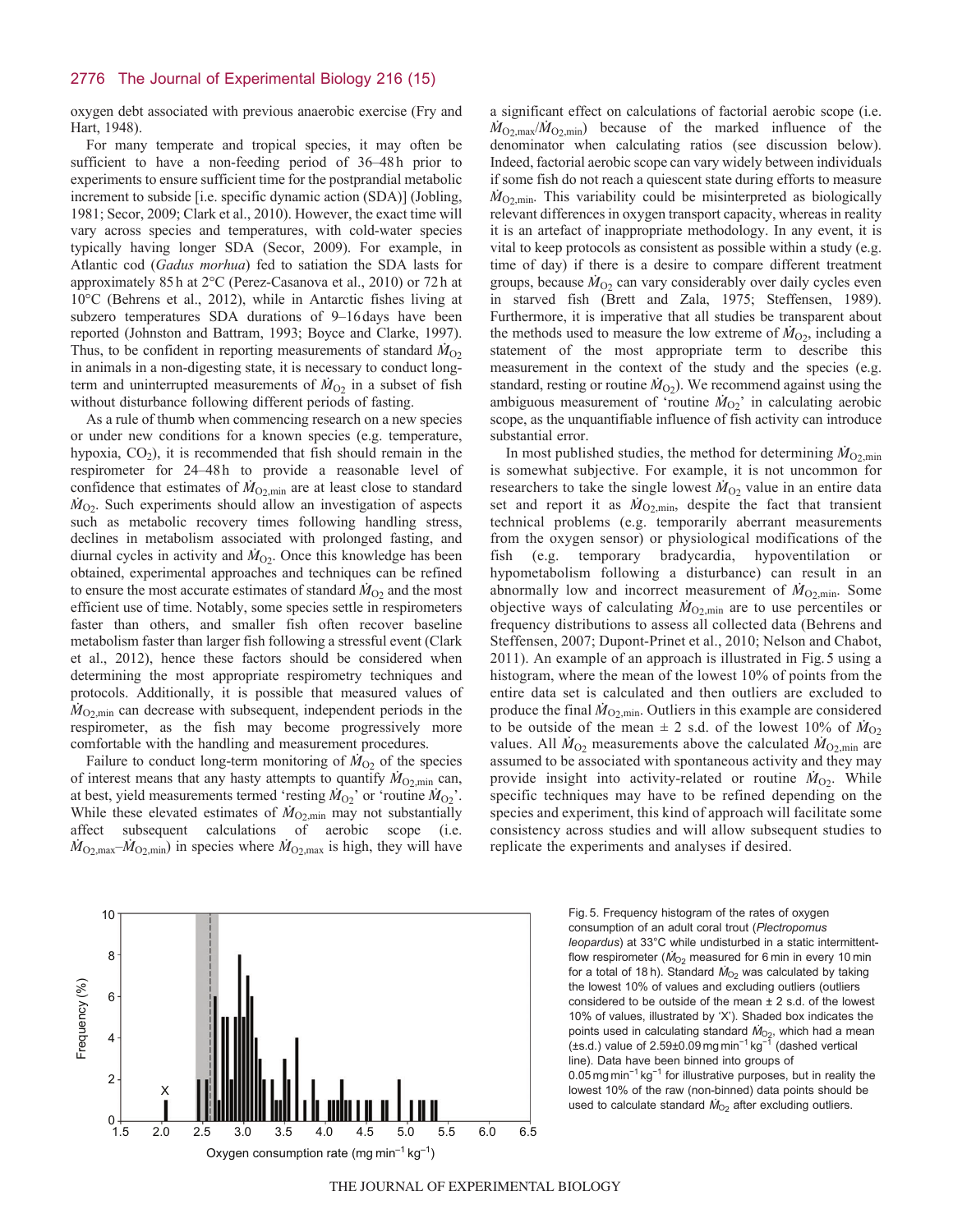## Maximum oxygen consumption rate

The goal of the  $\dot{M}_{\text{O2,max}}$  measurement is to quantify the maximum rate at which oxygen can be consumed by the fish under any circumstance (typically ecologically relevant conditions are targeted). This is usually accomplished by maximally exercising the fish and measuring  $\dot{M}_{O_2}$  either during the exercise bout or some time shortly after. As with measurements of  $\dot{M}_{\text{O}_2,\text{min}}$ , techniques for measuring  $\dot{M}_{\text{O2,max}}$  can vary substantially and must be tailored to the species of interest.

A swim tunnel respirometer can be used for some species to challenge the fish with a maximum swimming speed whilst simultaneously measuring  $\dot{M}_{\text{O}_2}$ . Of course, if  $\dot{M}_{\text{O}_2,\text{max}}$  is the desired measurement then the swim tunnel must be capable of producing water speeds that are in excess of the maximum swimming speed of the fish. This may not be problematic for small and/or nonathletic species, yet technical difficulties can arise when working with large, highly athletic species such as tunas and large salmonids that require water speeds of several metres per second in swim tunnels containing several hundred litres of water (Graham et al., 1990; Dewar and Graham, 1994; Farrell et al., 2003; Clark and Seymour, 2006; Blank et al., 2007; Steinhausen et al., 2008). The large, custom-built swim tunnels required for such experiments often require a substantial investment of funds. The swim tunnel method for measuring  $\dot{M}_{\text{O}_2,\text{max}}$  has an advantage in that fish can benefit from ram ventilation while swimming against high water flows, thus potentially producing a higher  $\dot{M}_{O2, \text{max}}$  than would be attainable using static respirometry.

While swim tunnel respirometry may be the optimal method for obtaining measurements of  $\dot{M}_{\text{O2,max}}$  in species that are accustomed to continuous swimming, there are many species that do not naturally swim for significant periods of time at high speed. Encouraging such species to exercise maximally in a swim tunnel can be difficult or impossible. In these circumstances, manually chasing the fish immediately prior to its introduction to a respirometer can achieve elevated levels of  $\dot{M}_{O2}$  that are more likely to represent  $\dot{M}_{\text{O}_2,\text{max}}$  due to excess post-exercise oxygen consumption (see Reidy et al., 1995). The chase tank must be of sufficient size to allow burst-and-glide swimming, and circular tanks are most appropriate as they allow the fish to swim relatively unimpeded in circles. A chase time of 3–5min is common because it is usually sufficient to render the fish unresponsive to touching its caudal fin, and several researchers have also added a short period of air exposure (e.g. 1min) to the treatment to help ensure that the fish is maximally exhausted and most likely to elicit  $\dot{M}_{\text{O2,max}}$  during the recovery period (e.g. Clark et al., 2012). While a short period of air exposure is common in standard fisheries practices for most species, some animal ethics committees may object to air-exposing fish for scientific purposes and therefore this should be considered before deciding on appropriate protocols. Species with higher stamina as well as those in cold water may require longer chase periods before becoming exhausted and unresponsive. Thus, when working with unfamiliar species or under new experimental conditions, relatively extensive pilot studies may be needed to verify that the treatment protocol used is capable of fully exhausting the fish and eliciting a maximum metabolic response. Furthermore, it can be very useful to formulate a 'performance' scoring system during pilot studies such that the level of effort of the fish during the chase protocol can be at least coarsely quantified.

Immediately post-exercise, the fish can be placed into a swim tunnel respirometer at a low water speed (to ensure appropriate oxygen mixing and allow ram ventilation), or a static respirometer may be used. So as not to inhibit ram ventilation in the static respirometer, flow can be increased on the closed-circuit recirculation loop (see above) to provide a significant flow of water into which the fish can orientate. This method of measuring  $\dot{M}_{\text{O2,max}}$ following an exhaustive treatment has the potential to prolong the recovery duration when compared with a standard swim tunnel test because the oxygen uptake during recovery comprises the tissue oxygen consumption as well as the additional oxygen required to regain homeostasis (e.g. re-establish high energy phosphates and glycogen, and reverse biochemical, ionic and osmotic imbalances) and restore body oxygen stores that were depleted during the treatment protocol (e.g. oxygen associated with haemoglobin and myoglobin). While this represents a valid theoretical possibility, we are not aware of any studies that have thoroughly investigated this idea.

Another potential caveat that must be considered when using exhaustive chase protocols to elicit  $\dot{M}_{\text{O}_2,\text{max}}$  is that the maximum response does not necessarily occur immediately after the chase, but may instead appear several minutes or hours later. As an extreme example, a study by Clark et al. (Clark et al., 2012) reported that the maximum metabolic response following exhaustive chasing at 7°C was delayed by 6–8h in sexually mature coho salmon (*Oncorhynchus kisutch*). Emphasising the variability that can exist between species and ecotypes, the same study on coho salmon showed that the lag time until the maximum metabolic response was only 5h in smaller sexually mature male coho salmon ('jacks'). In 20–70g juvenile brown trout (*Salmo trutta*) at 15°C, the first  $\dot{M}_{O_2}$  measurement (commencing <10s post-exercise) is always the highest, indicating that metabolic recovery commences immediately (Norin and Malte, 2011). Such rapid recovery in small fishes is likely to have compromised estimates of  $\dot{M}_{\text{O2,max}}$  in a study of 1–9g juvenile Atlantic salmon (*Salmo salar*), where  $\dot{M}_{O2}$ measurements did not commence until 20min post-exercise because of the limitations with using a flow-through respirometer system and associated washout characteristics (Cutts et al., 2002) (see above). Thus, unless continuous and automated  $\dot{M}_{O2}$ measurements commence rapidly during the post-chase recovery period, differences in metabolic responses might not be detected and the true  $\dot{M}_{\text{O2,max}}$  may be underestimated. Previous researchers have kept fish in respirometers until complete metabolic recovery has occurred, at which point  $\dot{M}_{\text{O}_2,\text{min}}$  has been obtained (e.g. Clark et al., 2012). While this enhances the efficiency of measuring aerobic scope by removing the need for independent trials to achieve each of  $\dot{M}_{\text{O}_2,\text{min}}$  and  $\dot{M}_{\text{O}_2,\text{max}}$ , comparative studies should be conducted to compare  $\dot{M}_{\text{O2,min}}$  both before and after an exhaustive exercise protocol.

It is notable that the metabolic increment associated with SDA in some species can combine with the elevated  $\dot{M}_{\text{O2}}$  associated with exercise to produce a higher  $\dot{M}_{\text{O}_2,\text{max}}$  than attainable in the same animal in a fasted state (Dupont-Prinet et al., 2009; Fu et al., 2009b; Jourdan-Pineau et al., 2010; Li et al., 2010). Other species (e.g. salmonids), however, do not appear to have the capacity to increase  $\dot{M}_{\text{O}_2,\text{max}}$  further after feeding and thus the SDA comes at the expense of a reduced maximum aerobic swimming speed  $(U_{\text{crit}})$ (Alsop and Wood, 1997; Thorarensen and Farrell, 2006). The summation of metabolic demands and how it differs across environmental conditions (e.g. temperature, hypoxia, hypercapnia) requires further exploration across species, not least because it has obvious implications for defining and measuring  $\dot{M}_{\text{O2,max}}$ .

Despite a great range of publications using vastly different techniques (Fry and Hart, 1948; Blazka et al., 1960; Brett, 1965; Farrell et al., 2003; Nilsson et al., 2007; Clark et al., 2012), very little attention has been focused on trialling different methodologies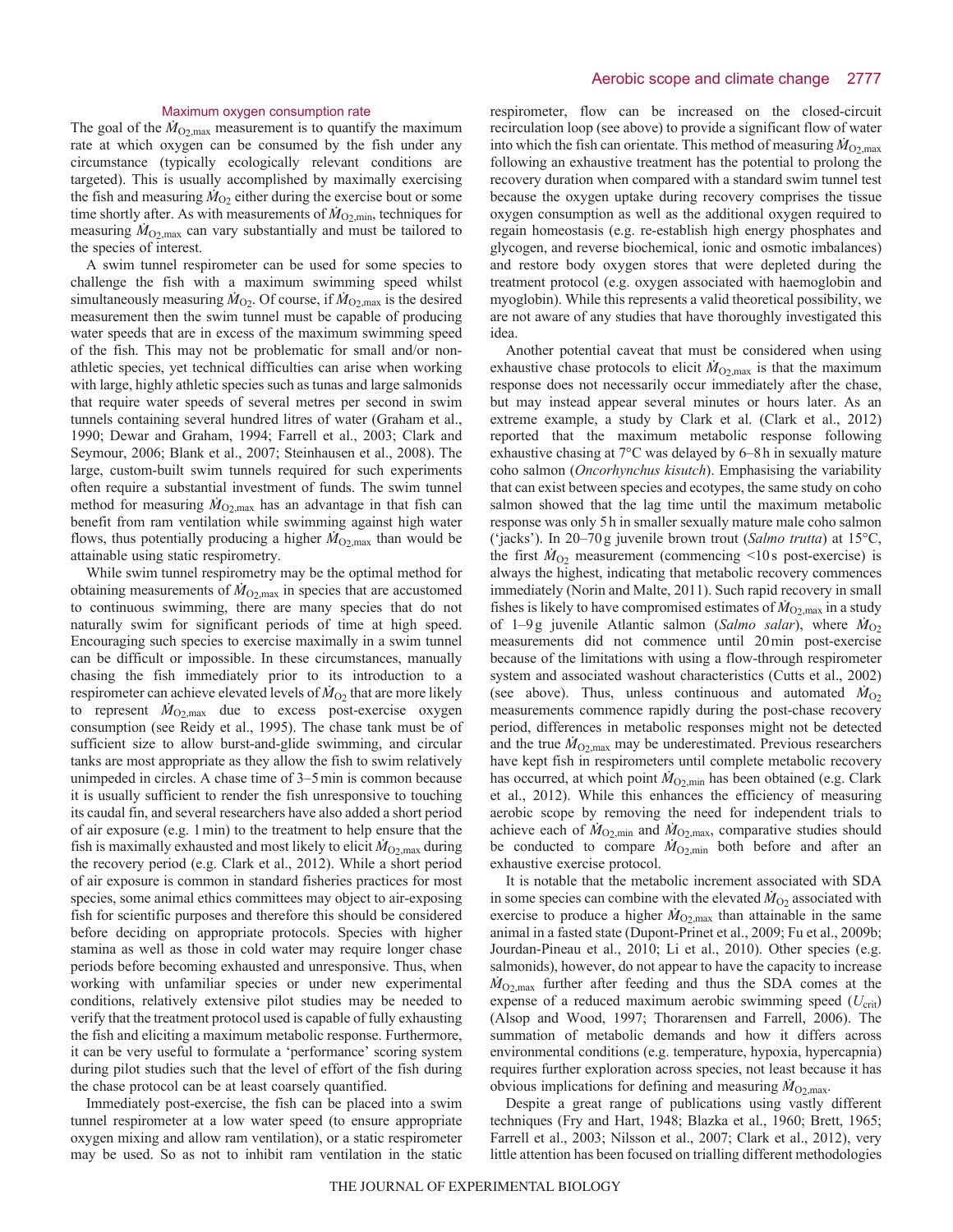

Fig. 6. Aerobic scope (solid line) and factorial aerobic scope (dashed line) as a function of temperature in adult female pink salmon (*Oncorhynchus gorbuscha*), depicting the opposing conclusions that can be drawn from the same data set depending on how the data are analysed and visualised. Modified from Clark et al. (Clark et al., 2011).

to determine which approaches are most suitable to elicit  $\dot{M}_{\text{O}_2,\text{max}}$ in species of interest. For example, some studies of Atlantic cod report significantly higher  $\dot{M}_{O_2}$  values following a chase protocol than during swimming at *U*<sub>crit</sub> (Soofiani and Priede, 1985; Reidy et al., 1995), while another study on the same species failed to find a difference (Sylvestre et al., 2007). While these contrasting findings may result from subtle differences in experimental protocols or population-specific differences, they clearly have implications for the quantification of  $\dot{M}_{\text{O2,max}}$  and aerobic scope, and point to a requirement for further investigation into the methods used to maximally challenge the oxygen transport system of fishes.

### Aerobic scope *versus* factorial aerobic scope

Aerobic scope can be expressed in absolute terms (i.e.  $\dot{M}_{\text{O}_2,\text{max}} - \dot{M}_{\text{O}_2,\text{min}}$  or as factorial aerobic scope (i.e.  $\dot{M}_{\text{O}_2,\text{max}}/\dot{M}_{\text{O}_2,\text{min}}$ ). These metrics provide an indication of the absolute and proportional increases, respectively, in oxygen consumption rate that an animal can achieve above baseline levels. Notably, these two metrics can run counter to each other when calculated using the same data (Fig.6). Because there is no clear standard concerning which metric is most appropriate, many previous studies have based their conclusion on one metric while the other metric would have yielded a different, and often opposite, conclusion. For example, factorial aerobic scope was used to form the conclusion that larval and juvenile marine fishes may be compromised by a low capacity for oxygen transport in comparison with adults of the same species (Killen et al., 2007), yet examining the data in absolute terms reveals that aerobic scope is actually higher in the early life history stages (reworked data from Killen et al., 2007). The rationale for choosing factorial aerobic scope in that study was the assumption that smaller fish consume more oxygen per unit body mass than larger fish for a given activity such as swimming. While this is a valid possibility, our general understanding of this assumption is limited and conflicting data highlight the need for further research (e.g. White et al., 2006; Clark et al., 2012). In another study,  $T_{\text{optAS}}$  was reported as  $21^{\circ}\text{C}$  for adult pink salmon (*Oncorhynchus gorbuscha*), yet if factorial aerobic scope was used the  $T_{optAS}$  would be 11°C (Clark et al., 2011) (Fig.6). Similar examples are widespread in the scientific literature (e.g. Cutts et al., 2002; Clark et al., 2005; Donelson et al., 2012), and the different outcomes have clear implications for data interpretation in an ecological context.

Given that it takes a specific amount of oxygen to perform a given activity (rather than a specific proportional increase above baseline metabolism), and that factorial aerobic scope can vary greatly with relatively minor changes in the denominator (i.e.  $\dot{M}_{\text{O2,min}}$ , we believe that absolute aerobic scope is more informative and robust than factorial aerobic scope in most instances. Moreover, absolute rather than factorial aerobic scope is more informative when comparing across species, as emphasised when contrasting the aerobic scope  $(16.1 \,\mathrm{mg\,min^{-1}kg^{-1}})$  and factorial aerobic scope (3.9) of the athletic pink salmon at 22°C [data for female fish (Clark et al., 2011)] with the same metrics of the sedentary Murray cod (*Maccullochella peelii peelii*) at the same temperature  $(2.0 \text{ mg min}^{-1} \text{kg}^{-1}$  and 3.8, respectively) (Clark et al., 2005). A comparison of the factorial aerobic scope of these species yields very little insight into their greatly contrasting lifestyles, while the absolute aerobic scope provides a good indication of their respective aerobic performances. In any event, we recommend that future studies report both absolute and factorial aerobic scope, and provide thorough justification if factorial rather than absolute aerobic scope is chosen to be discussed. This will provide transparency and will hopefully lead to a more balanced and comprehensive assessment of metabolic data sets.

#### Effects of temperature

Many studies seek to quantify aerobic scope at a wide range of temperatures and subsequently determine the temperature at which aerobic scope is maximal  $(T_{optAS})$ , as it has been proposed that processes such as growth and reproductive output are maximised at this temperature (Brett, 1971; Pörtner and Knust, 2007; Pörtner and Farrell, 2008; Pörtner, 2010). There are a variety of techniques that have been used to examine the influence of temperature on the aerobic scope of different species. For example, some studies have used different individuals at each temperature (Fry and Hart, 1948; Brett, 1972; Lee et al., 2003; Eliason et al., 2011), while others have used the same individuals at a range of temperatures to allow repeated-measures analyses (e.g. Clark et al., 2011). In the latter case, it is important to repeat  $\dot{M}_{\text{O2}}$  measurements after returning to particular temperatures (e.g. the starting temperature) to ensure that repeated bouts of maximal exercise do not negatively influence subsequent  $\dot{M}_{\text{O2,max}}$  measurements. The outcome of these repeated  $\dot{M}_{O2}$  measurements is likely to be influenced by the recovery time provided between exercise bouts, the rate of temperature change, and the aerobic capacity of the study species.

Few studies have allowed for any potential thermal acclimation of metabolism by examining the effects of chronic thermal exposure (weeks to years) on aerobic scope (e.g. Fry and Hart, 1948; Brett, 1972; Duthie, 1982; Healy and Schulte, 2012), although this level of acclimation is presumably much more relevant from a climate change perspective, especially for openwater species that do not encounter rapid and extreme daily fluctuations in temperature. It has been suggested that metabolic acclimation to warmer or cooler temperatures typically occurs within 1 or 3weeks, respectively [see Barrionuevo and Fernandes, (Barrioneuvo and Fernandes, 1998) and references within], yet the physiological mechanisms and temporal dynamics of thermal acclimation in modulating aerobic scope are not well understood (Cossins and Bowler, 1987; Wang and Overgaard, 2007; Franklin and Seebacher, 2009; Healy and Schulte, 2012).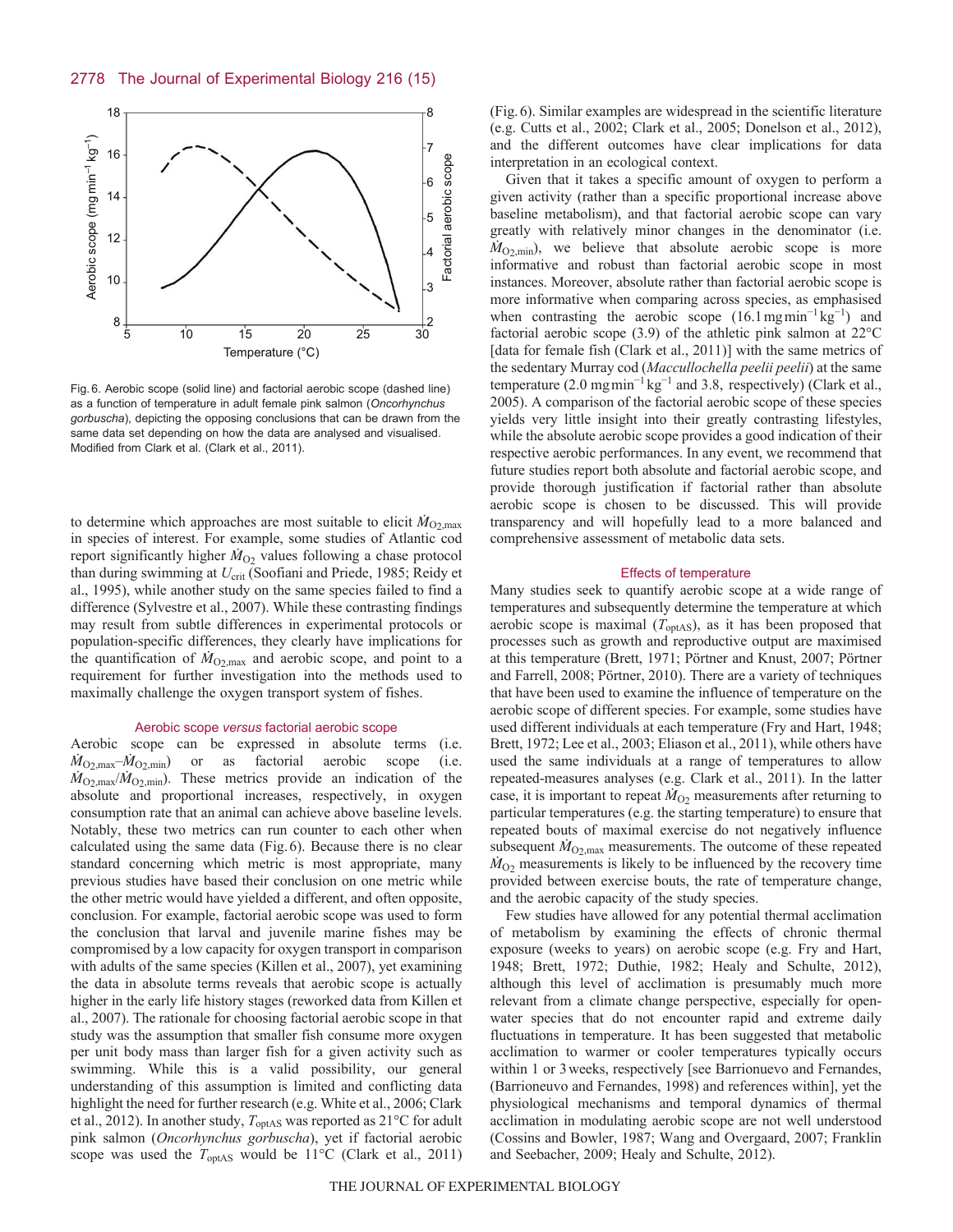Table1. A range of traits that determine aerobic scope and its relevance compared between two opposing lifestyles

| Trait                                                  | Pelagic piscivore                             | Benthic ambush predator                                         |
|--------------------------------------------------------|-----------------------------------------------|-----------------------------------------------------------------|
|                                                        |                                               |                                                                 |
| Sustained aerobic capacity                             | High                                          | Low                                                             |
| White muscle mass (relative to $Mb$ )                  | High                                          | Low                                                             |
| Red muscle mass (relative to $M_h$ )                   | High                                          | Low                                                             |
| Gill area (relative to $M_h$ )                         | High                                          | Low                                                             |
| $M_{\text{O}_2,\text{min}}$ (inter-species comparison) | High                                          | Low                                                             |
| $M_{\text{O2, max}}$ (inter-species comparison)        | High                                          | Low to medium                                                   |
| SDA (% increase)                                       | Low                                           | High                                                            |
| Swim capacity when in SDA                              | High                                          | Low                                                             |
| When $\dot{M}_{\text{O2, max}}$ achieved               | Burst swim and recovery                       | SDA and exhaustion recovery                                     |
| Aerobic scope importance for locomotion                | High                                          | Low                                                             |
| Aerobic scope importance for digestion                 | Low to medium                                 | High                                                            |
| $M_{\text{O2 max}}$ measurement technique              | Swim tunnel respirometry                      | Exhaustion recovery (+SDA)                                      |
| Ecological relevance of aerobic scope                  | Vital for locomotion and simultaneous demands | Reduces time required for digestion and burst exercise recovery |

Measurements of aerobic scope from these two types of fishes can yield vastly different information, and direct comparison of aerobic scope between them is of limited value. Most fishes exist along the axis between these two extremes. When designing experiments to obtain  $M_{\rm O_2,max}$  measurements from a new species, it is important to understand where the species sits on the axis between aerobic athlete and ambush predator. Furthermore, the interpretation of the aerobic scope results will be highly dependent on the type of  $M_{\odot, max}$  measurements performed. The ecological relevance of aerobic scope in ambush predators may relate mainly to reducing the time required for digestion or to recover from burst swimming, in order to be ready to strike should a new prey item appear. In contrast, pelagic swimmers use a large proportion of their oxygen uptake to support locomotion in a way that more closely reflects how aerobic scope is commonly regarded.

*M*<sub>b</sub>, body mass;  $M_{\odot}$ <sub>max</sub>, maximum oxygen consumption rate;  $M_{\odot}$ <sub>min</sub>, minimum oxygen consumption rate; SDA, specific dynamic action.

Whichever approaches are taken, the thermal treatment of the fish must be defensible in an ecologically relevant context if the goal is to apply the results to the natural environment. For the purpose of examining physiological mechanisms, particularly under forecasted climate change scenarios, it can be useful to go beyond what the fish currently experiences in nature.

## **Ecological relevance of aerobic scope and** *T***optAS**

Aerobic scope should set the limit for the magnitude of oxygendemanding processes that can be performed simultaneously, and therefore it is likely to be an important mechanism contributing to the ecology of fishes and other animals. Nevertheless, there are few studies that have investigated how aerobic scope is partitioned between activities in the natural environment, whether animals routinely seek out T<sub>optAS</sub> to maximise their aerobic scope, and indeed whether (and how often) the total aerobic scope of an animal is ever used in daily and seasonal activities.

A key aspect that must be considered when interpreting the relevance of aerobic scope in fishes is the fact that species with different behaviours and foraging strategies (e.g. pelagic active predators *versus* benthic ambush predators) use their available aerobic scope for different purposes (Table1). In less active species, higher  $\dot{M}_{O2, \text{max}}$  values may be attained during digestion alone than during aerobic swimming or following exhaustive burst swimming challenges (Fu et al., 2009a). Thus, the maximum oxygen transport capacity in these species may have evolved to accommodate the metabolic requirements during digestion of large meals while remaining relatively inactive, rather than to maintain a high aerobic scope during continuous swimming (Table1). A standard swim challenge or chase protocol may therefore fail to elicit the maximum metabolic response in such species, and thus great care must be taken when interpreting the ecological consequences of aerobic scope estimates.

There is a tendency in the scientific literature to refer to  $T_{\text{optAS}}$ as simply ' $T_{opt}$ '. This implies that  $T_{optAS}$  is the overall optimal temperature for the species of interest, and therefore the species should seek out this temperature in order to optimise all fitnessrelated processes. This terminology has undoubtedly contributed to the confusion and largely unchallenged acceptance of the OCLTT concept throughout much of the scientific community. In reality, there is a range of different optimal temperatures for different processes and life history attributes, and often these other optimal temperatures are markedly different from  $T_{\text{optAS}}$ . For example, *T*optAS of adult pink salmon occurs at 21°C and aerobic scope decreases with decreasing temperature (Clark et al., 2011), yet if reproduction was attempted at 21°C it would fail spectacularly because the optimal temperature for spawning in Pacific salmonids is typically <14°C (Richter and Kolmes, 2005). Moreover, it is improbable that pink salmon would spend any more than a few hours or days at 21°C in their entire ~2-year life cycle, although very little is known of how  $T_{optAS}$  may be modulated at different points in the life history. Whether relevant or simply coincidental, it is notable that pink salmon spend a significant portion of their lives at temperatures around 11°C, which is the temperature that elicits maximum factorial aerobic scope in mature individuals (Fig.6). Even in Atlantic cod (*G. morhua*), a species that has been used extensively to strengthen support for the OCLTT concept (e.g. Pörtner et al., 2008), aerobic scope has been found to increase continuously with temperature throughout the normal range rather than being maximal at an intermediate temperature and declining slowly as temperatures warm or cool (Claireaux et al., 2000) (see Fig.1). This suggests that  $T_{\text{optAS}}$  has little relevance in the life history of this species across its geographic range.

The OCLTT hypothesis states that at a species' upper pejus temperature (where the aerobic scope starts to drop), the performance decreases because of reduced aerobic scope, which in turn leads to reduced tissue oxygen levels (tissue hypoxia) (Pörtner and Farrell, 2008). However, tissue hypoxia should not appear until temperatures where the aerobic scope is next to zero, and where the fish have very little scope for increasing their oxygen uptake. Thus,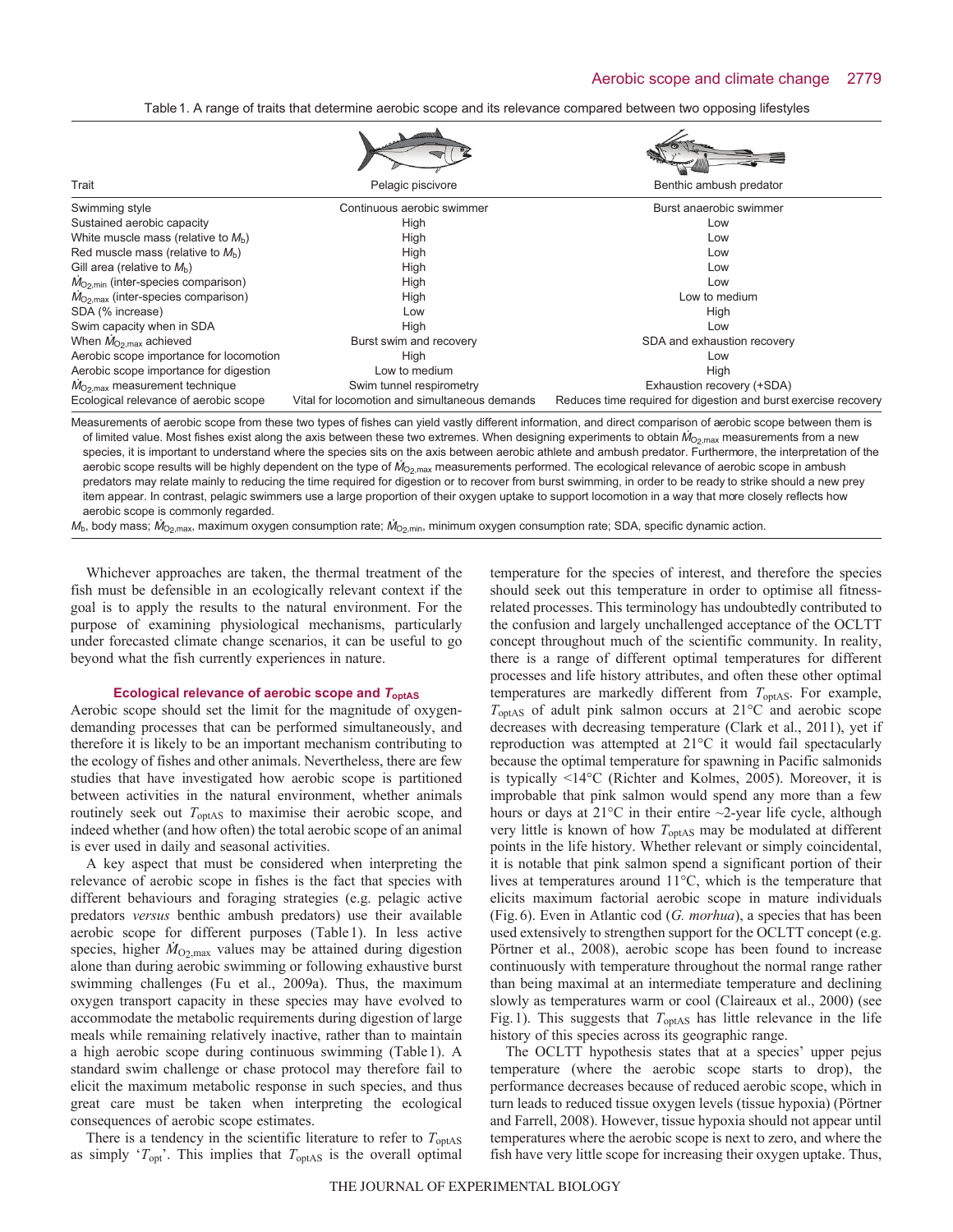

**Temperature** 

Fig. 7. Two contrasting ideas that aim to describe the thermal tolerance and preference of fishes. (A) The oxygen- and capacity-limited thermal tolerance (OCLTT) hypothesis assumes that aerobic scope is the fundamental physiological process driving overall physiological performance, thermal preference/tolerance and fitness. (B) In contrast, the idea of 'multiple performances – multiple optima' (MPMO) assumes that different physiological processes have different optimal temperatures, and therefore thermal preference/tolerance and fitness are governed by multiple physiological parameters that can shift in relative importance between species, life stage and the nature of the thermal challenge. It is notable that preference temperatures may be determined partly by ecological and environmental factors in addition to physiological requirements.

simultaneous reductions in performance and aerobic scope merely correlate with temperature. For example, the aerobic scope of two species of coral reef fishes tended to decline as temperature increased from 29 to 32°C, yet the fish maintained a high aerobic scope (>70% of maximal) at 32°C despite being only marginally below their estimated lethal temperature of around 33°C (Munday et al., 2009). This suggests that oxygen limitation only appears at exactly lethal temperature, which contradicts the fundamental principles of the OCLTT hypothesis. To establish causality requires showing that tissue hypoxia occurs at the onset of other adverse effects of temperature and that experimentally manipulating tissue hypoxia levels (e.g. through experimental hyperoxia) improves thermal tolerance in fishes (Weatherley, 1970; Rutledge and Beitinger, 1989).

While processes such as growth and reproductive output are suggested, as a unifying principle, to be directly determined by the available aerobic scope (Pörtner and Knust, 2007; Pörtner and Farrell, 2008), studies linking such fundamental processes with aerobic scope under chronic thermal exposures remain scarce. In fact, recent data have shown that specific growth rate was negative in a population of killifish (*Fundulus heteroclitus*; 'northern population') at acclimation temperatures where aerobic scope was highest (25–30°C), indicating that growth was restricted by mechanisms other than oxygen transport capacity (Healy and Schulte, 2012). Furthermore, in females of this killifish population the gonadosomatic index, an estimate of reproductive output, was highest at acclimation temperatures of 10–15°C despite the fact that *T*optAS was reported as 25–30°C (Healy and Schulte, 2012). The 'southern population' in that study showed varying responses, but still any suggested link with OCLTT would be tenuous.

The OCLTT hypothesis suggests that aerobic scope can be viewed as an overarching physiological process that governs most other performance attributes (e.g. growth, digestion, reproduction, immune function, muscular activity, behaviour), yet there are alternative and perhaps more plausible explanations. The OCLTT concept suggests that fishes at  $T_{\text{optAS}}$  will maximise all physiological performances and ultimately optimise fitness. An alternative view is the idea of 'multiple performances – multiple optima' (MPMO), where different physiological functions have different optimal temperatures (Fig.7). In this view, aerobic scope is regarded as just one of many physiological functions, and the different functions are placed in no hierarchical order. This idea of MPMO acknowledges that any physiological function can be the limiting factor in a thermal challenge, and that this likely differs between species, life stage and the nature of the thermal challenge (e.g. acute *versus* global warming). The preference temperature may be determined partly by ecological and environmental factors, as well as being modulated by physiological aspects such as nutritional status and health. While this does not necessarily provide a specific framework that can be tested, it does provide a timely reminder that the OCLTT hypothesis is not universally applicable and there are other performance metrics that may work independently or synergistically with attributes such as aerobic scope to govern the thermal preferences and fitness of waterbreathing organisms. A fruitful direction for future research is to investigate which performance metric(s) becomes progressively limited as ectothermic animals are shifted away from their preferred temperature (i.e. the temperature they select when given the opportunity).

### **Conclusions**

Measurements of aerobic scope in fishes have increased in popularity in recent years, particularly in disciplines outside of classic respiratory physiology. While this trend is exciting to see and will likely continue into the future, there is a need to implement a higher level of quality control before the diversity of issues becomes too great to remedy. Although it is not possible to cover all of the technical aspects that must be considered when conducting respirometry experiments on fishes, we have endeavoured in the present paper to outline a range of fundamental issues that must be considered by scientists before embarking on future studies.

Beyond methodological aspects, this paper highlights the need to use caution when interpreting metabolic data in the framework of the OCLTT concept. The latter is a hypothesis, and like all hypotheses it should be tested rather than assumed to be a law (see Hilborn, 2006). Indeed, a concerning observation in publications supporting OCLTT is the general lack of reference to the large number of previous studies that have quantified aerobic scope across temperature and found no support for OCLTT. There is no doubting the importance of aerobic metabolism in daily activities,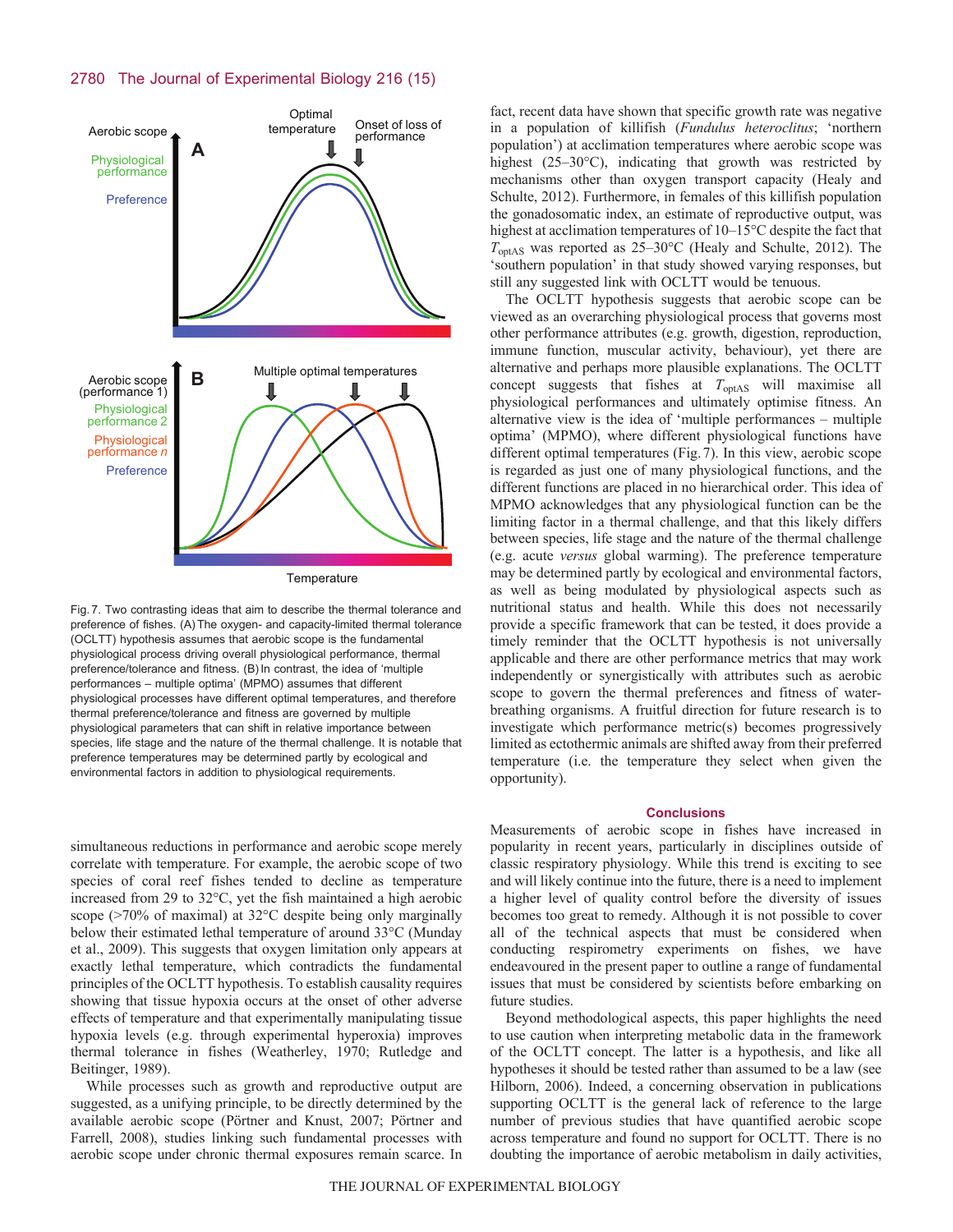but currently there is little understanding of the ecological relevance of  $T_{\text{optAS}}$ , how aerobic scope and  $T_{\text{optAS}}$  are modulated throughout the lifecycle, and how much of maximal aerobic scope is needed to maintain optimal fitness. The relevance of aerobic scope to overall fitness has yet to be conclusively demonstrated. One thing is clear, the OCLTT concept does not apply generally across fish species. We rely on future studies on different species by a range of scientists to better determine the applicability and usefulness of the OCLTT concept in governing the thermal tolerance of fishes. Indeed, many other plausible factors could be responsible for governing temperature tolerance, including oxidative stress, cell damage, protein denaturation, disturbed neural function, effects on membrane fluidity, thermal inactivation of enzymes at rates that exceed rates of formation, and different temperature effects in interdependent metabolic reactions (Cossins and Bowler, 1987; Schmidt-Nielsen, 1990; Lushchak and Bagnyukova, 2006; Overgaard et al., 2012). Our aspiration is to encourage uninhibited interpretation of future results with a goal to better understand environmental impacts on animal performance. Energy metabolism is fundamental to lifetime fitness; we encourage greater consistency, accuracy and scrutiny within and across studies to ensure that measurements of aerobic metabolism continue to provide insight into the physiology and ecology of water-breathing animals.

#### **Acknowledgements**

We thank the many collaborators from around the world with whom we have shared fruitful discussions on respirometry and the physiological mechanisms driving environmental tolerance and performance in fishes. Our appreciation is extended to Tim Simmonds of the Australian Institute of Marine Science (AIMS) for the production of Fig. 3.

#### **Author contributions**

T.D.C., E.S. and F.J. developed the ideas in this paper and contributed to writing the manuscript.

#### **Competing interests**

No competing interests declared.

#### **Funding**

T.D.C. is funded through AIMS. E.S. is funded by research grants from the Swedish Research Council (VR) and the Swedish Research Council for Environment, Agricultural Sciences and Spatial Planning (FORMAS). F.J. is funded through FORMAS.

#### **References**

- **Alsop, D. and Wood, C.** (1997). The interactive effects of feeding and exercise on oxygen consumption, swimming performance and protein usage in juvenile rainbow trout (*Oncorhynchus mykiss*). *J. Exp. Biol.* **200**, 2337-2346.
- **Barrionuevo, W. R. and Fernandes, M. N.** (1998). Time-course of respiratory metabolic adjustments of a South American fish, *Prochilodus scrofa*, exposed to low and high temperatures. *J. Appl. Ichthyol.* **14**, 37-41.
- **Behrens, J. and Steffensen, J.** (2007). The effect of hypoxia on behavioural and physiological aspects of lesser sandeel, *Ammodytes tobianus* (Linnaeus, 1785). *Mar. Biol.* **150**, 1365-1377.
- **Behrens, J. W., Axelsson, M., Neuenfeldt, S. and Seth, H.** (2012). Effects of hypoxic exposure during feeding on SDA and postprandial cardiovascular physiology in the Atlantic cod, *Gadus morhua*. *PLoS ONE* **7**, e46227.
- **Blank, J. M., Farwell, C. J., Morrissette, J. M., Schallert, R. J. and Block, B. A.** (2007). Influence of swimming speed on metabolic rates of juvenile Pacific bluefin tuna and yellowfin tuna. *Physiol. Biochem. Zool.* **80**, 167-177.
- **Blazka, P., Volf, M. and Cepala, M.** (1960). A new type of respirometer for the determination of the metabolism of fish in an active state. *Physiol. Bohemoslov.* **9**, 553-558.
- **Boyce, S. J. and Clarke, A.** (1997). Effect of body size and ration on specific dynamic action in the Antarctic plunderfish, *Harpagifer antarcticus* Nybelin 1947. *Physiol. Zool.* **70**, 679-690.
- **Brett, J. R.** (1964). The respiratory metabolism and swimming performance of young sockeye salmon. *J. Fish. Res. Board Can.* **21**, 1183-1226.
- **Brett, J. R.** (1965). The relation of size to rate of oxygen consumption and sustained swimming speed of sockeye salmon (*Oncorhynchus nerka*). *J. Fish. Res. Board Can.* **22**, 1491-1501.

### Aerobic scope and climate change 2781

- **Brett, J. R.** (1971). Energetic response of salmon to temperature. A study of some thermal relations in the physiology and fresh-water ecology of sockeye salmon (*Oncorhynchus nerka*). *Am. Zool.* **11**, 99-113.
- **Brett, J. R.** (1972). The metabolic demand for oxygen in fish, particularly salmonids, and a comparison with other vertebrates. *Respir. Physiol.* **14**, 151-170.
- **Brett, J. R. and Zala, C. A.** (1975). Daily pattern of nitrogen excretion and oxygen consumption of sockeye salmon (*Oncorhynchus nerka*) under controlled conditions. *J. Fish. Res. Board Can.* **32**, 2479-2486.
- **Brown, J. H., Gillooly, J. F., Allen, A. P., Savage, V. M. and West, G. B.** (2004). Toward a metabolic theory of ecology. *Ecology* **85**, 1771-1789.
- **Butler, P. J. and Taylor, E. W.** (1975). The effect of progressive hypoxia on respiration in the dogfish (*Scyliorhinus canicula*) at different seasonal temperatures. *J. Exp. Biol.* **63**, 117-130.
- **Cech, J. J.** (1990). Respirometry. In *Methods for Fish Biology* (ed. C. B. Schreck and P. B. Moyle), pp. 335-362. Bethesda, MD: American Fisheries Society.
- **Claireaux, G. and Lefrançois, C.** (2007). Linking environmental variability and fish performance: integration through the concept of scope for activity. *Philos. Trans. R. Soc. B* **362**, 2031-2041.
- **Claireaux, G., Webber, D. M., Lagardere, J. P. and Kerr, S. R.** (2000). Influence of water temperature and oxygenation on the aerobic metabolic scope of Atlantic cod (*Gadus morhua*). *J. Sea Res.* **44**, 257-265.
- **Clark, T. D. and Seymour, R. S.** (2006). Cardiorespiratory physiology and swimming energetics of a high-energy-demand teleost, the yellowtail kingfish (*Seriola lalandi*). *J. Exp. Biol.* **209**, 3940-3951.
- **Clark, T. D., Ryan, T., Ingram, B. A., Woakes, A. J., Butler, P. J. and Frappell, P. B.** (2005). Factorial aerobic scope is independent of temperature and primarily modulated by heart rate in exercising Murray cod (*Maccullochella peelii peelii*). *Physiol. Biochem. Zool.* **78**, 347-355.
- **Clark, T. D., Brandt, W. T., Nogueira, J., Rodriguez, L. E., Price, M., Farwell, C. J. and Block, B. A.** (2010). Postprandial metabolism of Pacific bluefin tuna (*Thunnus orientalis*). *J. Exp. Biol.* **213**, 2379-2385.
- **Clark, T. D., Jeffries, K. M., Hinch, S. G. and Farrell, A. P.** (2011). Exceptional aerobic scope and cardiovascular performance of pink salmon (*Oncorhynchus gorbuscha*) may underlie resilience in a warming climate. *J. Exp. Biol.* **214**, 3074- 3081.
- **Clark, T. D., Donaldson, M. R., Pieperhoff, S., Drenner, S. M., Lotto, A., Cooke, S. J., Hinch, S. G., Patterson, D. A. and Farrell, A. P.** (2012). Physiological benefits of being small in a changing world: responses of coho salmon (*Oncorhynchus kisutch*) to an acute thermal challenge and a simulated capture event. *PLoS ONE* **7**, e39079.
- **Comte, L. and Grenouillet, G.** (2013). Do stream fish track climate change? Assessing distribution shifts in recent decades. *Ecography* **36**, 001-011 (doi: 10.1111/j.1600-0587.2013.00282.x).
- **Cossins, A. R. and Bowler, K.** (1987). *Temperature Biology of Animals*. London: Chapman and Hall.
- **Cutts, C. J., Metcalfe, N. B. and Taylor, A. C.** (2002). Juvenile Atlantic salmon (*Salmo salar*) with relatively high standard metabolic rates have small metabolic scopes. *Funct. Ecol.* **16**, 73-78.
- **Dewar, H. and Graham, J. B.** (1994). Studies of tropical tuna swimming performance in a large water tunnel. I. Energetics. *J. Exp. Biol.* **192**, 13-31.
- **Donelson, J. M., Munday, P. L., McCormick, M. I. and Nilsson, G. E.** (2011). Acclimation to predicted ocean warming through developmental plasticity in a tropical reef fish. *Glob. Chang. Biol.* **17**, 1712-1719.
- **Donelson, J. M., Munday, P. L., McCormick, M. I. and Pitcher, C. R.** (2012). Rapid transgenerational acclimation of a tropical reef fish to climate change. *Nat. Clim. Chang.* **2**, 30-32.
- **Dupont-Prinet, A., Claireaux, G. and McKenzie, D. J.** (2009). Effects of feeding and hypoxia on cardiac performance and gastrointestinal blood flow during critical speed swimming in the sea bass *Dicentrarchus labrax. Comp. Biochem. Physiol.* **154A**, 233-240.
- **Dupont-Prinet, A., Chatain, B., Grima, L., Vandeputte, M., Claireaux, G. and McKenzie, D. J.** (2010). Physiological mechanisms underlying a trade-off between growth rate and tolerance of feed deprivation in the European sea bass (*Dicentrarchus labrax*). *J. Exp. Biol.* **213**, 1143-1152.
- **Duthie, G. G.** (1982). The respiratory metabolism of temperature-adapted flatfish at rest and during swimming activity and the use of anaerobic metabolism at moderate swimming speeds. *J. Exp. Biol.* **97**, 359-373.
- **Eliason, E. J., Clark, T. D., Hague, M. J., Hanson, L. M., Gallagher, Z. S., Jeffries, K. M., Gale, M. K., Patterson, D. A., Hinch, S. G. and Farrell, A. P.** (2011). Differences in thermal tolerance among sockeye salmon populations. *Science* **332**, 109-112.
- **Farrell, A. P., Lee, C. G., Tierney, K., Hodaly, A., Clutterham, S., Healey, M., Hinch, S. and Lotto, A.** (2003). Field-based measurements of oxygen uptake and swimming performance with adult Pacific salmon using a mobile respirometer swim tunnel. *J. Fish Biol.* **62**, 64-84.
- **Farrell, A. P., Hinch, S. G., Cooke, S. J., Patterson, D. A., Crossin, G. T., Lapointe, M. and Mathes, M. T.** (2008). Pacific salmon in hot water: applying aerobic scope models and biotelemetry to predict the success of spawning migrations. *Physiol. Biochem. Zool.* **81**, 697-708.
- Forstner, H. (1983). An automated multiple-chamber intermittent-flow respirometer. In *Polarographic Oxygen Sensors* (ed. E. Gnaiger and H. Forstner), pp. 111-126. Berlin: Springer-Verlag.
- **Franklin, C. E. and Seebacher, F.** (2009). Adapting to climate change. *Science* **323**, 876-877, author reply 876-877.
- **Fry, F. E. J.** (1947). Effects of the environment on animal activity. *Publ. Ontario Fish. Res. Lab.* **68**, 1-52.
- **Fry, F. E. J.** (1971). The effect of environmental factors on the physiology of fish. In *Fish Physiology*, Vol. VI (ed. W. S. Hoar and D. J. Randall), pp. 1-98. New York, NY: Academic Press.